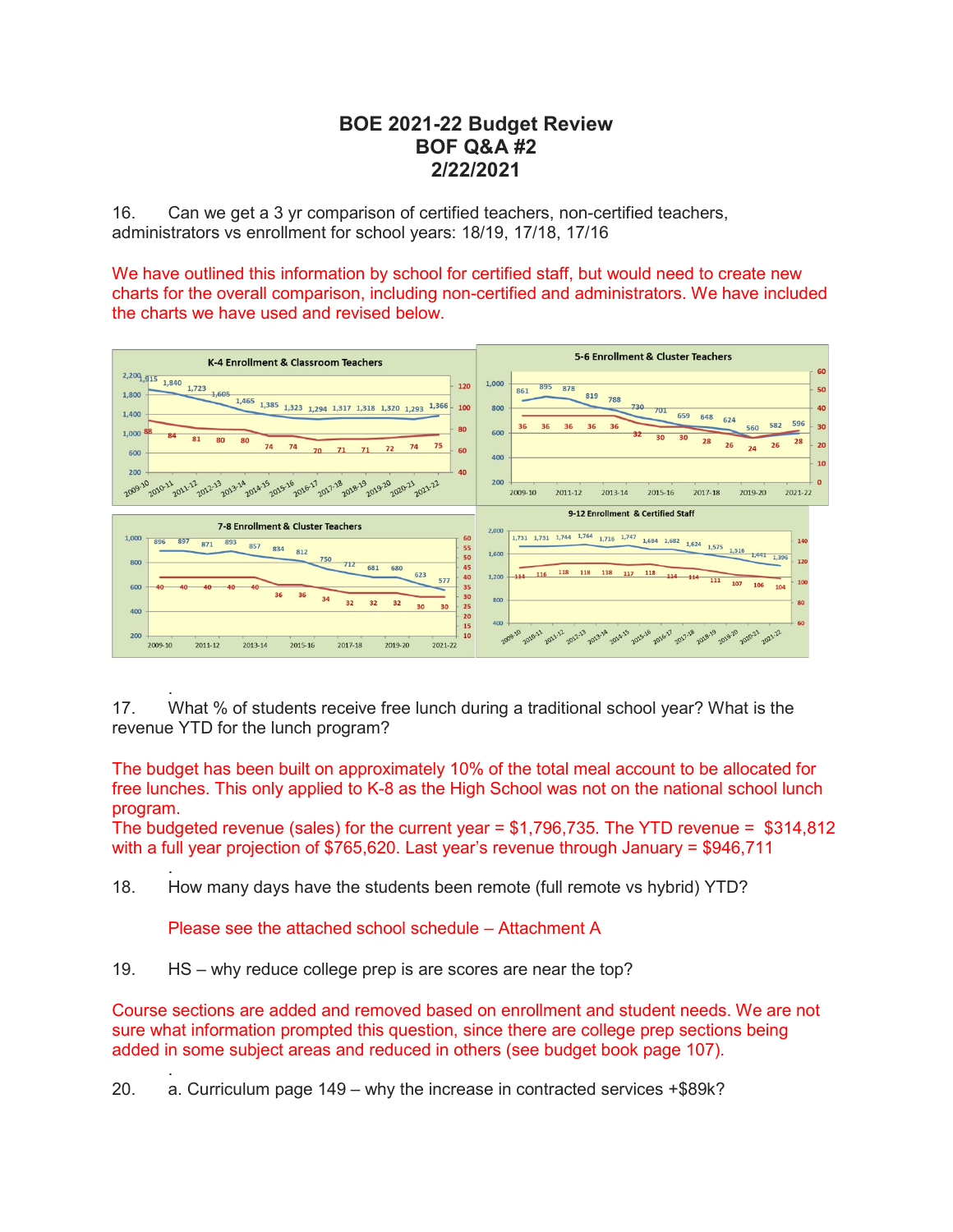The detail for the \$89,522 increase in contracted services for Curriculum can be found on page 147. Two digital resources have been sunset and others, which were used this year on a trial basis, were added to the budget (Seesaw, Screencastify, IXL Math and ELA, Lexia and Newsela).

IXL was always in our budget but only in various schools. During the pandemic last year (2020) we moved to expand IXL and cover all schools (this is an online program) The initial cost was \$51,224 which we paid for using the ESSER I funds in June/July. We have a three year contract with IXL (the total is approx \$100,000), \$25,600 is included in the 21-22 budget and the remainder will be in the following year.

This is a similar scenario for Lexia. The need to be consistent in language arts was necessary during the pandemic last year. This program has proven to be valuable and will be carried forward in the coming years.

| Rubicon Atlas Curriculum Platform  | \$17,000  |
|------------------------------------|-----------|
| NWEA Map K-8                       | \$35,000  |
| Dibels Early Literacy Assessment   | \$1,350   |
| Virtual High School                | \$2,500   |
| Seesaw                             | \$3,350   |
| Screencastify                      | \$4,800   |
| IXL Math and English Language Arts | \$25,600  |
| Lexia                              | \$46,500  |
| Newsela                            | \$46,100  |
|                                    | \$182,200 |

**Detail for Contracted Services** 

.

a. Textbook increase if we are moving to a 1:1 laptop environment? +\$80k

The "textbook" increase seen on page 146 of the budget book is attributed to the adoption of a new math program for grades K-6. The district uses a wide variety of resources including textbooks, computer programs, videos, soundtracks, articles, and manipulatives. The math program being adopted will provide a combination of traditional textbooks as well as digital resources.

 . 21. General support services page 152 – why the increase in contracted services +\$43k?

The increase in contracted services (object code 500) seen on page 152 is accounted for by additions and reductions in the details in General Support Services (found on pages 153-7): \$34,220 increase for a consultant in diversity and equity (p. 153), \$460 increase in the business office (p. 154), \$10,000 increase in Food Services (p. 157), \$200 reduction in Board of Education Expenses (p. 155), and \$1,215 reduction in Security (p. 156).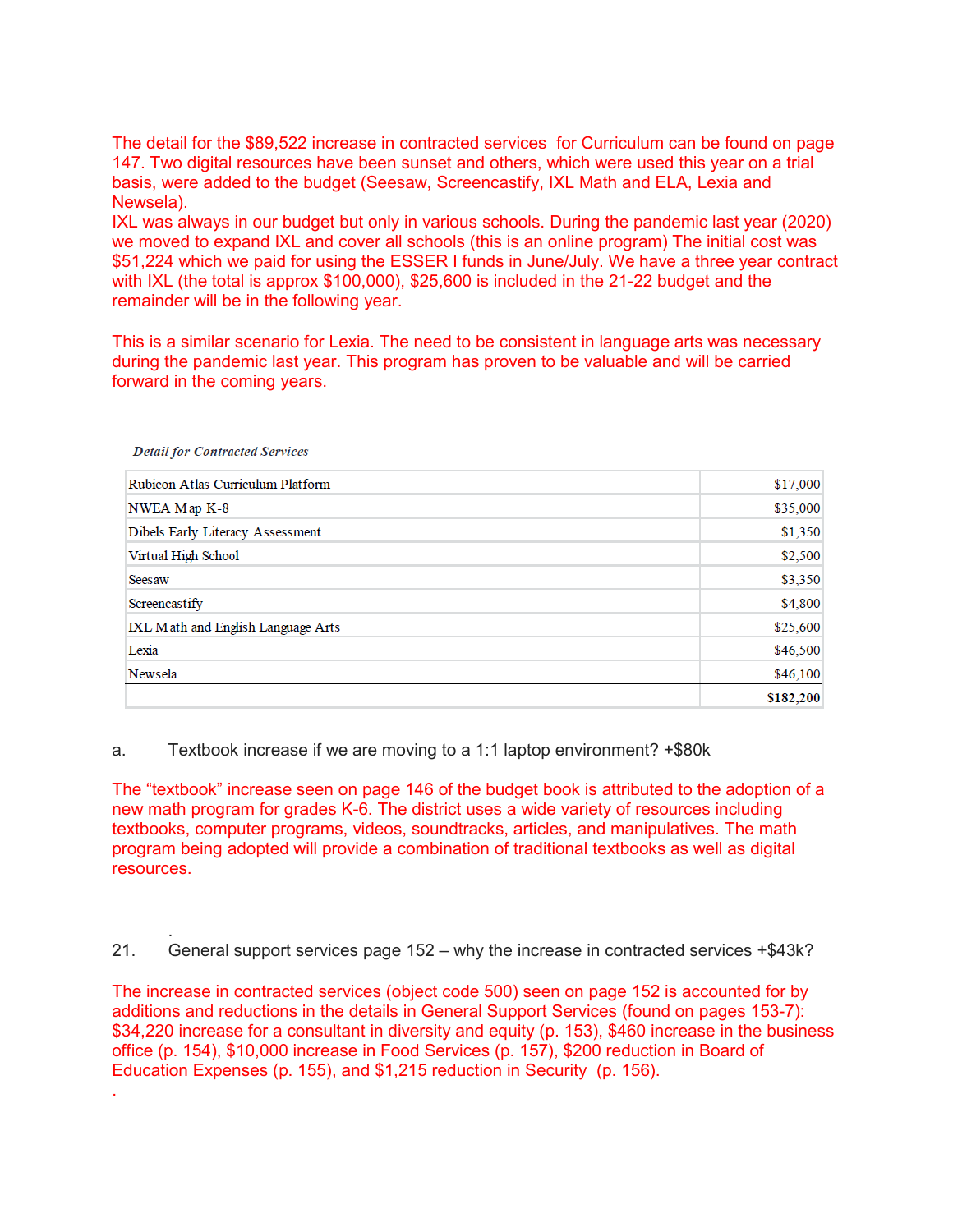22. a. Plant - new item \$320k? – I see the detail on page 164 but why did we take 2 years off prior?

This question likely refers to the Plant Operations and Maintenance section, Building and Site Maintenance Projects line on page 161. The \$0 seen for 2020-21 (just one year - not two) is due to \$335,000 being allocated from the Town's Capital Non-recurring fund during last year's budget process. Thus, \$335,000 was spent on Building and Site Maintenance Projects in 2020- 21, but was not part of the annual budget allocation.

b. Decreased in gas and oil but prices are currently rising?

Our reliance on fossil fuels has dramatically decreased over the years. Our 21-22 budget calls for 3,100 gallons of gasoline  $\omega$  \$1.77 per gallon. This is the cost of the 2021 bid (calendar year bid price). The new bid will not be available until next year, 2022.

We budgeted 1,800 gallons of diesel  $@$  \$1.88 per gallon and 31,500 gallons of oil  $@$  \$2.00 per gallon. The current CROG bid for oil came in at \$1.96 per gallon and we are still waiting for the diesel which we anticipate to be around the same.

 . 23. Bus – looks like 21/22 is the end of the bus contract, when will the bidding for the new contract start?

The 2021-22 school year will be the last year of the transportation contract with AST. RFP's are typically assembled in February/March and published in the paper towards the end of March. The bids are typically due back in the office for review towards the later part of April. The new contract will not have a budgetary impact until the 2022-23 year.

24. Can we see last 3 fiscal year end transfers 18/19, 17/18, 17/16

Our year end balance transfers are as follows: 2016-17 \$97,942 2017-18 \$276,038 2018-19 \$265,772

 . 25. If ECS went away overnight how could the BOE trim the current proposed budget not to put additional stressed on the town tax payers?

This hypothetical situation has come up in discussions over the years, but the state has recognized that if a reduction in ECS funding occurs, it should be in phases. As ECS is reduced, the Board of Education will work with the town using a combination of tools to ease the burden on taxpayers and students: reducing the budget, increasing taxes, and possibly relying on funds that have been saved over the years in anticipation of such a reduction.

 . 26. Enrollment, has BOE always used Peter Prowda 5 yr projection for enrollment numbers? Enrollment has been down YOY for 10 FY years, why the change to an increase?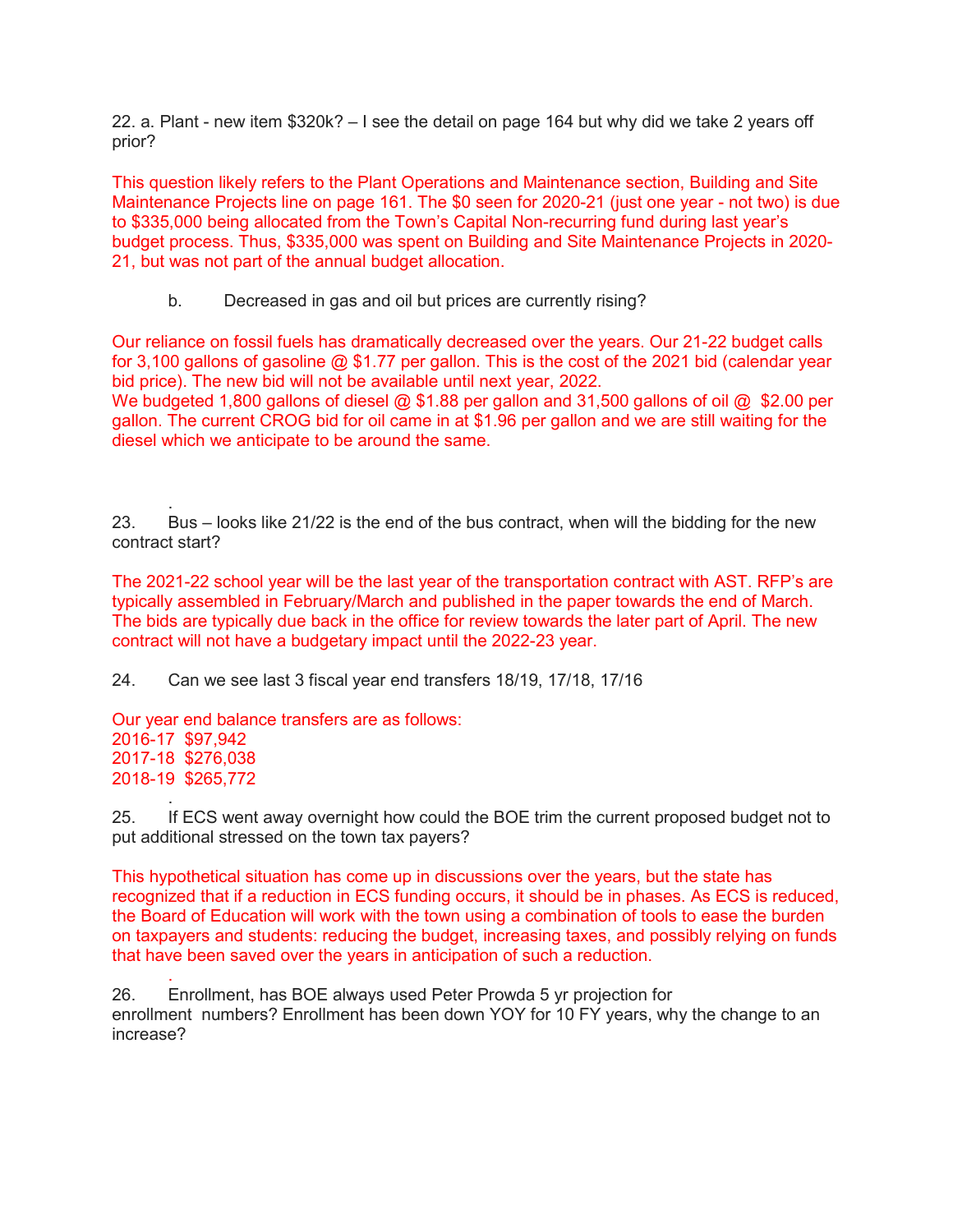Peter Prowda was hired in September 2019 making 2020-21 the first year to use his enrollment projection. Prior to Prowda, we have used our internal projections (based on cohort survival method) and in 2014-15 we used Milone & McBroom.

Prowda's enrollment study is based on many factors, such as; births since 1980, grade to grade growth rates (cohort survival) estimated population growth, projected population ages 0-19, women of child-bearing age, recent changes in labor force, new housing units, sales of existing homes, repeaters of grade 9, HS dropout rates, non-public school enrollment, residents enrolled in other schools, non-resident enrollment, estimated migration & prior projections of enrolment. The one factor not included in Prowda's projections was the disenrollment or delayed enrollment of students this year, presumably due to the pandemic. This is not unique to Newtown. The increase in enrollment lies within all of the factors listed above, and includes the presumed reenrollment of students.

 . 27. a) PowerPoint slide 11 revenue sources show other grants at only \$23k, I thought the diversity compliance coordinator was grant funded?

The revenue slide only lists revenue that is forwarded to the Town. It does not list other revenue sources such as private & entitlement grants that are used to offset expenses. As mentioned by the Superintendent during the presentation, the Diversity Compliance Coordinator is likely to be funded by a grant. However, this funding source is not yet confirmed and therefore the position must be included in our 21-22 operational plan.

 . b) Slide 16, competing budget impacts sights SPED enrollment but in the budget book the projection is a decrease of SPED enrollment. SPED enrollment has been fairly flat over the past 5 school years. Also transportation costs increase but we have remote/ virtual learning how is that an increase?

Overall SPED enrollment has trended upward over the last five years (as seen on page 128 of the budget book). We think you are looking at the out of district enrollment number in the budget book which is projected to decrease from 43 to 41 next year. However, because SPED enrollment in-district has increased, the overall number of students receiving SPED services (whether in-district or out-of-district) is increasing. SPED enrollment in-district was 607 by October 1st enrollment and has increased to 636 as of 1/12/2021. This impacts the numbers for the following year.

The increase in the Out of District (OOD) transportation is \$9,465. There are a number of factors that affect this line item. For one, there was an overall average increase to the contract of 1.96%. Also, we have anticipated additional students for next year's budget; however, we are able to mitigate the increase by combining runs with other districts. The excess cost grant allocation plays a part in this number as well and depending on which students qualify for this grant, the overall budget amount will change. The transportation budget has not been reduced based on the possibility of our OOD students learning remotely. We anticipate all students to be in class.

 . c) Slide 16 shows a budget impact being increased due to science, however staffing is being reduce in science in 2 buildings? There are no requests for new science teachers slides 27/28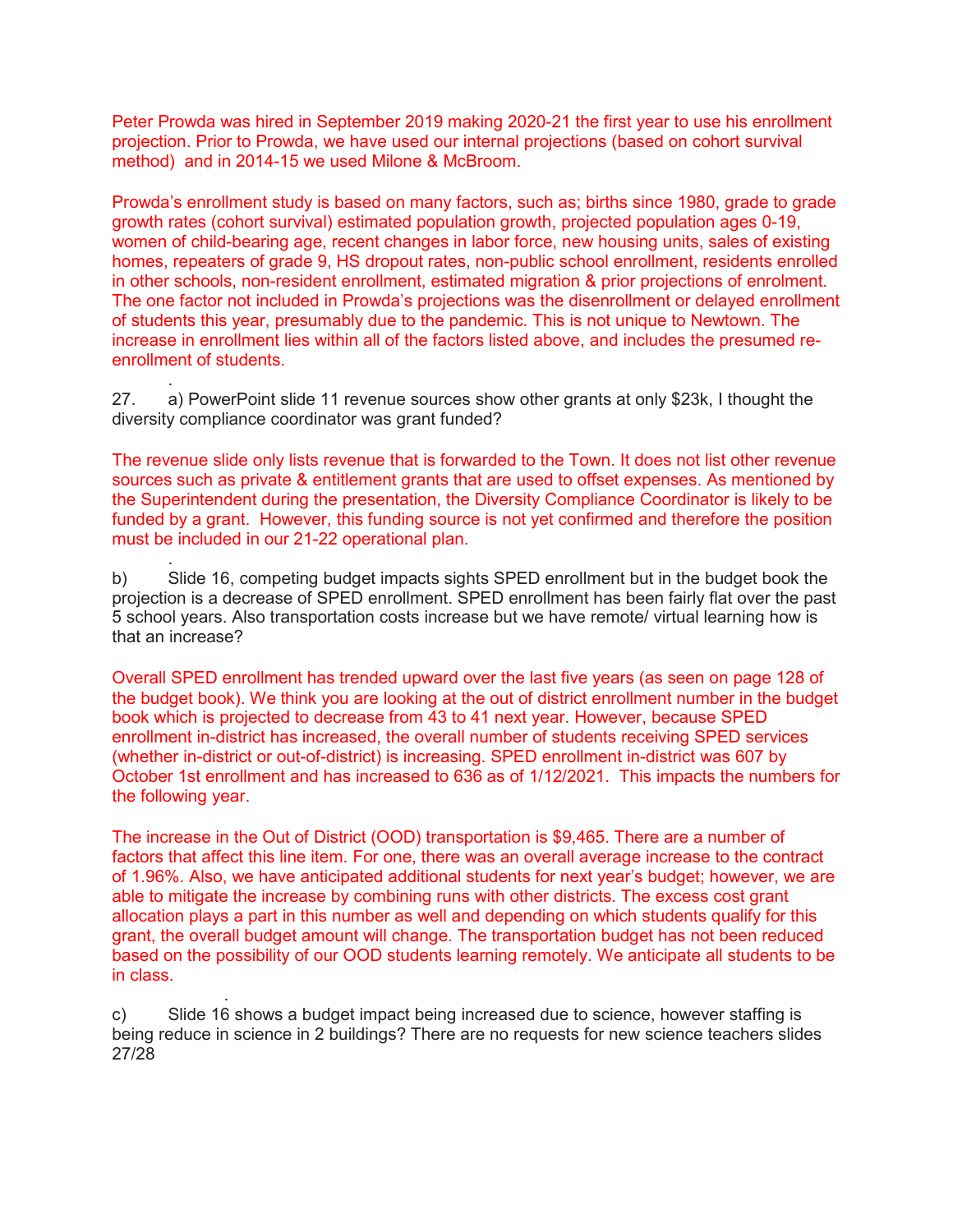Slide 16 was intended to show examples rather than a comprehensive list of all areas that influence the budget. So, while staffing changes (due to enrollment) decrease the budget, training and materials to address Next Generation Science Standards have impacted an increase to the budget.

 . c) Slide 34 can you please identify where each town in the DRG is in the budget process for FY 21/22

At the time of the presentation to the Board of Finance, districts were at the following stages of different budget processes (updates are noted in bold):

| <b>DRG-B</b>         | 2021/2022 | <b>Stage of Town-Defined Process</b>                           |
|----------------------|-----------|----------------------------------------------------------------|
| Farmington           | 4.30%     | <b>BOE Proposed</b>                                            |
| <b>West Hartford</b> |           | <b>Superintendent presents in March</b>                        |
| <b>Brookfield</b>    | 4.07%     | <b>BOE Proposed</b>                                            |
| <b>Fairfield</b>     | 5.32%     | <b>Superintendent Proposed</b><br>(update: BOE proposed 5.19%) |
| <b>New Fairfield</b> | 2.49%     | <b>BOE Proposed</b>                                            |
| Glastonbury          | 2.07%     | <b>BOE Proposed</b>                                            |
| Avon                 | 2.65%     | <b>Superintendent Proposed</b>                                 |
| Granby               | 4.50%     | <b>Superintendent Forecast</b>                                 |
| Pomperaug            |           | Superintendent to present 2/24                                 |
| <b>Trumbull</b>      | 3.51%     | <b>BOE Proposed</b>                                            |
| <b>Greenwich</b>     | 3.97%     | <b>BOE Proposed</b>                                            |
| <b>South Windsor</b> | 3.34%     | <b>Superintendent Proposed</b>                                 |
| <b>Newtown</b>       | 2.58%     | <b>BOE Proposed</b>                                            |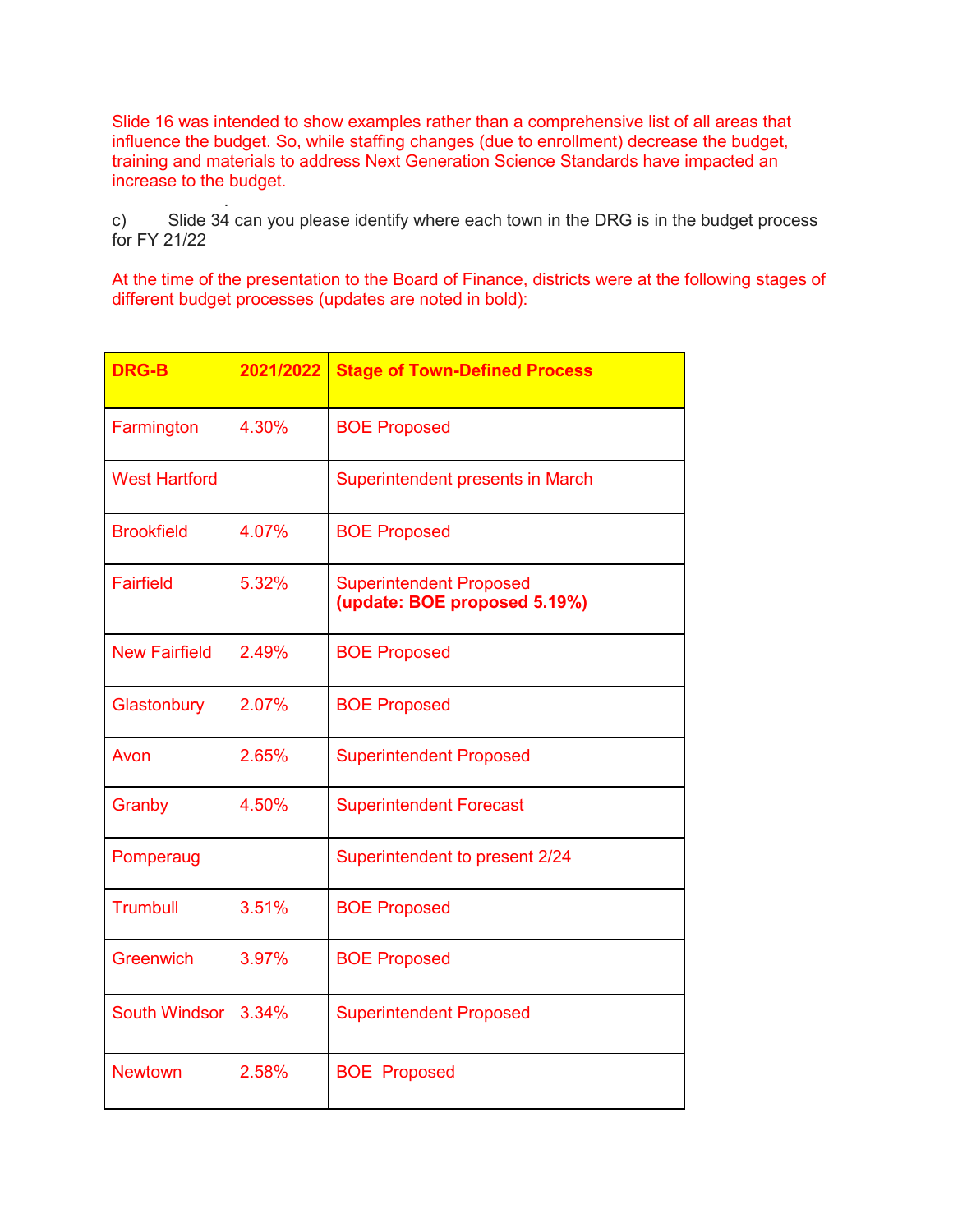| <b>Madison</b>  | 1.40% | <b>BOE Proposed</b>                     |
|-----------------|-------|-----------------------------------------|
| <b>Monroe</b>   | 6.19% | <b>BOE Proposed</b>                     |
| <b>Cheshire</b> | 4.96% | <b>BOE Proposed</b>                     |
|                 |       |                                         |
| <b>Simsbury</b> |       | (update: Superintendent Proposed 2.80%) |
| Amity           | 4.75% | <b>Superintendent Proposed</b>          |